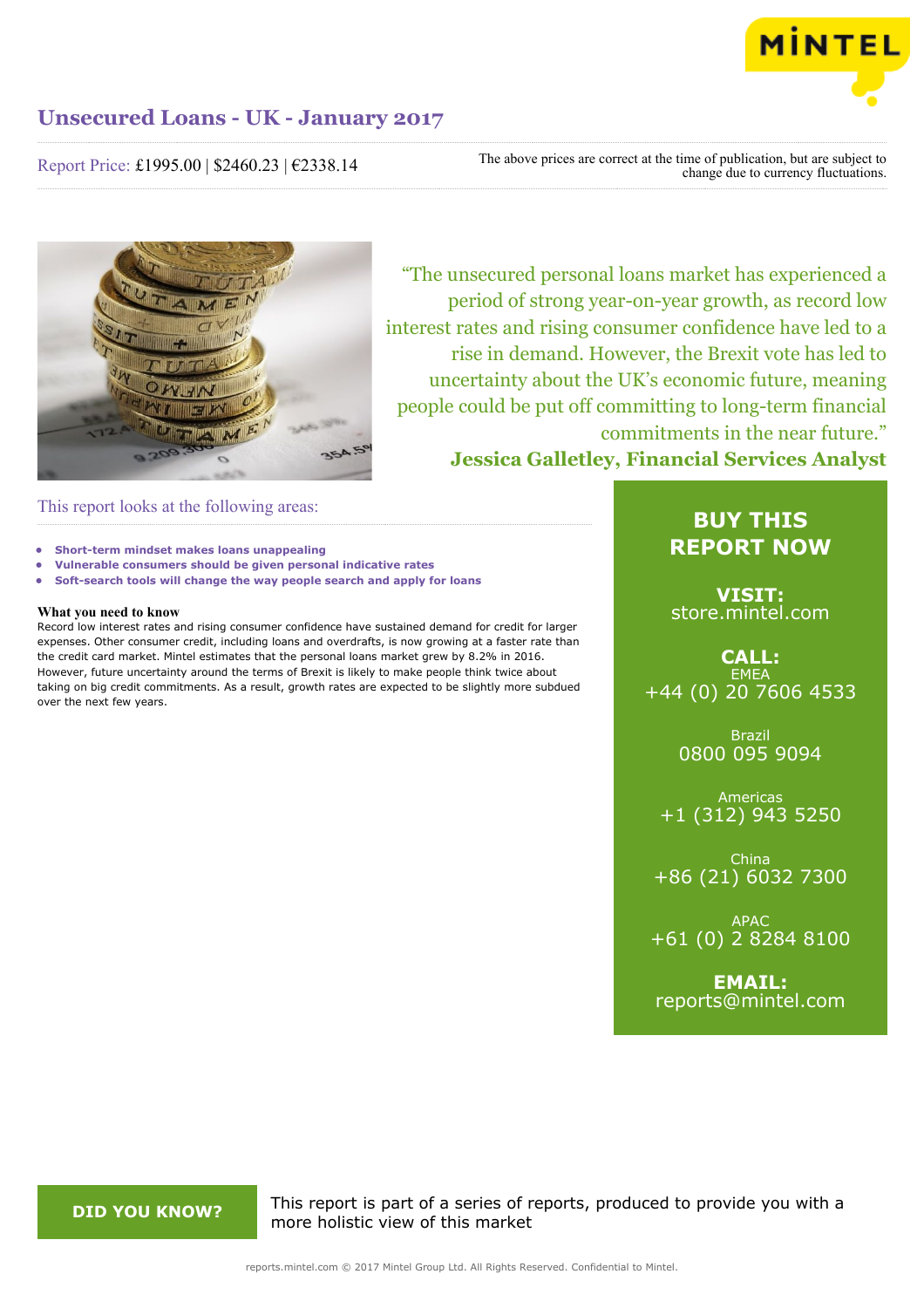

Report Price: £1995.00 | \$2460.23 | €2338.14

The above prices are correct at the time of publication, but are subject to change due to currency fluctuations.

# **Table of Contents**

## **Overview**

What you need to know

Products covered in this report

### **Executive Summary**

# The market

### Growth expected to slow in the coming years

Figure 1: Forecast of the value of unsecured personal loans, by gross advances, 2011-21

### Consumers are as likely to go direct or to a comparison site for loan information

Figure 2: Most likely source of information when taking out an unsecured loan, October 2016

### Interest rates reach record lows

Figure 3: £5,000 and £10,000 loan interest rates, average credit card rates, LIBOR, and base rate, November 2010-October 2016

### Companies and brands

### Lloyds Banking Group is the market leader in personal loans

Figure 4: Value of outstanding balances for personal loans/unsecured lending (UK), by selected providers, 2014 and 2015

### Adspend for unsecured loans falls by nearly half

Figure 5: Total above-the line, online display and direct mail advertising expenditure on loans, 2011/12-2015/16

### High-street brands have higher levels of awareness and trust

Figure 6: Attitudes towards and usage of selected finance brands, December 2016

# The consumer

### One in 10 owe money on a personal loan

Figure 7: Loan and credit product ownership, October 2016

# People are most likely to have taken a loan with a bank

Figure 8: Type of personal loan, October 2016

## A fifth of credit users owe less than £500

Figure 9: Amount owed on all loans and credit products, October 2016

### Flexible features are important when considering a loan

Figure 10: Interest in loan features, October 2016

### Advertised rates play a big part in decision-making

Figure 11: Attitudes towards interest rates, October 2016

## Majority want to repay their debts as quickly as possible

Figure 12: Attitudes towards borrowing, October 2016

### What we think

# **Issues and Insights**

Short-term mindset makes loans unappealing

The facts

The implications

# BUY THIS REPORT NOW

**VISIT:** [store.mintel.com](http://reports.mintel.com//display/store/792257/) **CALL:** EMEA +44 (0) 20 7606 4533 Brazil 0800 095 9094 Americas +1 (312) 943 5250 | China +86 (21) 6032 7300 APAC +61 (0) 2 8284 8100 **EMAIL:** [reports@mintel.com](mailto:reports@mintel.com)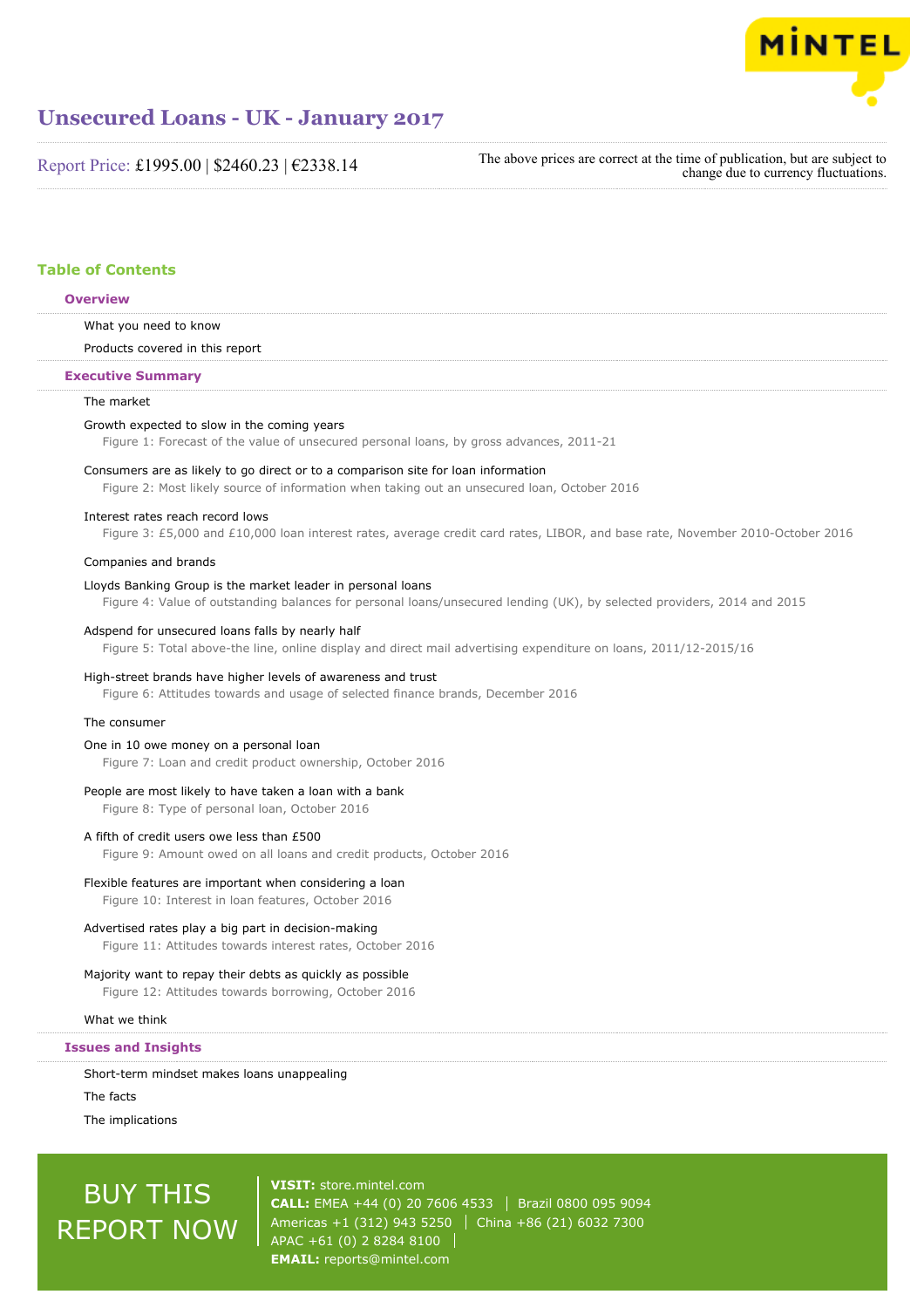

| Report Price: £1995.00   \$2460.23   €2338.14 |  |  |  |
|-----------------------------------------------|--|--|--|
|-----------------------------------------------|--|--|--|

The above prices are correct at the time of publication, but are subject to change due to currency fluctuations.

Vulnerable consumers should be given personal indicative rates

The facts

The implications

Soft-search tools will change the way people search and apply for loans

The facts

The implications

# **The Market – What You Need to Know**

'Other' consumer credit growing faster than credit cards

Growth expected to slow in the coming years

Consumers are as likely to go direct or to a comparison site for loan information

Interest rates reach record lows

Write-offs total just 0.5% of unsecured lending

# **Market Size and Forecast**

Unsecured lending continues to grow

Figure 13: Gross unsecured lending, 2006-15

Figure 14: Gross unsecured lending, 2012-16 (est)

### Other consumer credit growing at a faster rate

Figure 15: Other consumer credit, 2012-16 (est)

### Growth expected to slow in the coming years

Figure 16: Forecast of the value of unsecured personal loans, by gross advances, 2011-21

Figure 17: Forecast for gross lending for personal loans, 2011-21

### The impact of the EU Referendum vote

Figure 18: Post-Brexit alternative market scenarios for the value of unsecured personal loans, by gross advances, 2016-21

Figure 19: Detailed post-Brexit alternative market scenarios for the value of unsecured personal loans, by gross advances, 2016-21

# Forecast methodology

# **Channels to Market**

Consumers are as likely to go direct or to a comparison site for loan information

# In reality, people will use a mix of sources

Figure 20: Most likely source of information when taking out an unsecured loan, October 2016

## Generational differences point to future cross-selling challenges

… whilst the use of family and friends for advice highlights need for unbiased source Figure 21: Source of information, by age, October 2016

### Loan-holders are slightly more likely to borrow from their main bank

Figure 22: Financial product ownership and cross-sales, July 2016

### **Market Drivers**

### Interest rates reach record lows

Figure 23: £5,000 and £10,000 loan interest rates, average credit card rates, LIBOR, and base rate, November 2010-October 2016

# Consumers benefit from increased competition

# BUY THIS REPORT NOW

**VISIT:** [store.mintel.com](http://reports.mintel.com//display/store/792257/) **CALL:** EMEA +44 (0) 20 7606 4533 Brazil 0800 095 9094 Americas +1 (312) 943 5250 | China +86 (21) 6032 7300 APAC +61 (0) 2 8284 8100 **EMAIL:** [reports@mintel.com](mailto:reports@mintel.com)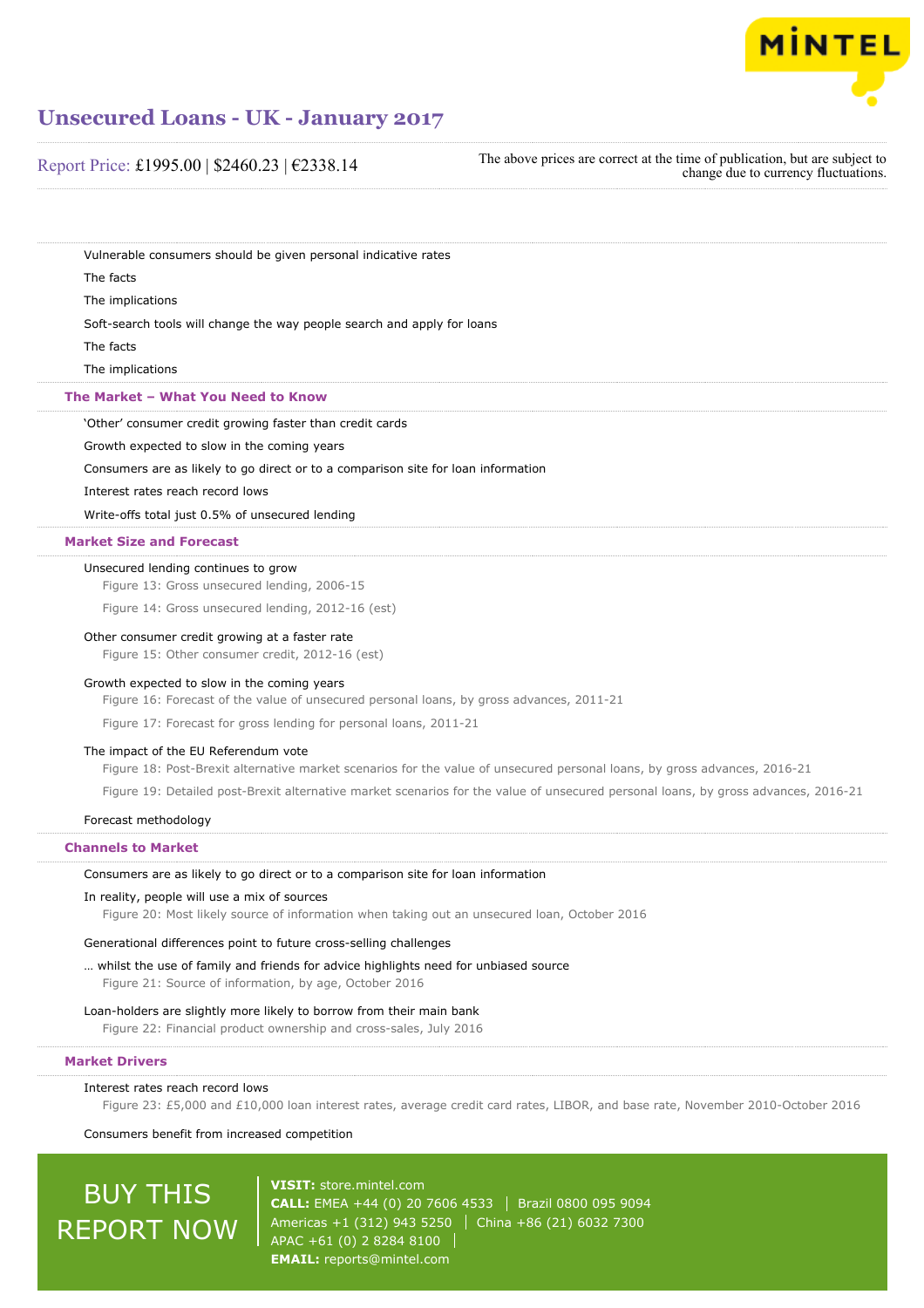

# Report Price: £1995.00 | \$2460.23 | €2338.14

The above prices are correct at the time of publication, but are subject to change due to currency fluctuations.

CMA's open banking proposals

Innovative Finance ISA

# Credit conditions remain positive

Consumer confidence sustains demand for credit

Figure 24: Financial confidence, January 2009-October 2016

# Write-offs total just 0.5% of unsecured lending

Figure 25: Annual write-offs of other unsecured lending to individuals, 2010-15

# **Companies and Brands – What You Need to Know**

Lloyds Banking Group is the market leader in personal loans

High-street banks target existing customers

The rise of blending

Adspend for unsecured loans falls by nearly half

Lack of awareness means challengers struggle to differentiate themselves

### **Market Share**

Lloyds Banking Group is the market leader in personal loans

Figure 26: Value of outstanding balances for personal loans/unsecured lending (UK), by selected providers, 2014 and 2015

## Supermarket banks continue to perform well

Alternative providers fight for share

### **Competitive Strategies**

High-street banks target existing customers…

… whilst challengers are open to all

Lenders move into the HCMTC market

P2P continues to gain traction

Student loan providers seek greater market share

Incumbents focus on digital to match Fintech lenders

# **Launch Activity and Innovation**

Lenders increase loan sizes

Doorstep loans adapt to changing channel preferences

The rise of blending

Credit cards as loans

Loans as credit cards

Secured loans as credit cards

Soft searches starting to be rolled out to loans

# **Advertising and Marketing Activity**

### Adspend for unsecured loans falls by nearly half

Figure 27: Total above-the line, online display and direct mail advertising expenditure on loans, 2011/12-2015/16

### Payday lenders are the biggest spenders

Figure 28: Top 20 spenders on advertising for unsecured and payday loans, 2013/14-2015/16

# BUY THIS REPORT NOW

**VISIT:** [store.mintel.com](http://reports.mintel.com//display/store/792257/) **CALL:** EMEA +44 (0) 20 7606 4533 Brazil 0800 095 9094 Americas +1 (312) 943 5250 | China +86 (21) 6032 7300 APAC +61 (0) 2 8284 8100 **EMAIL:** [reports@mintel.com](mailto:reports@mintel.com)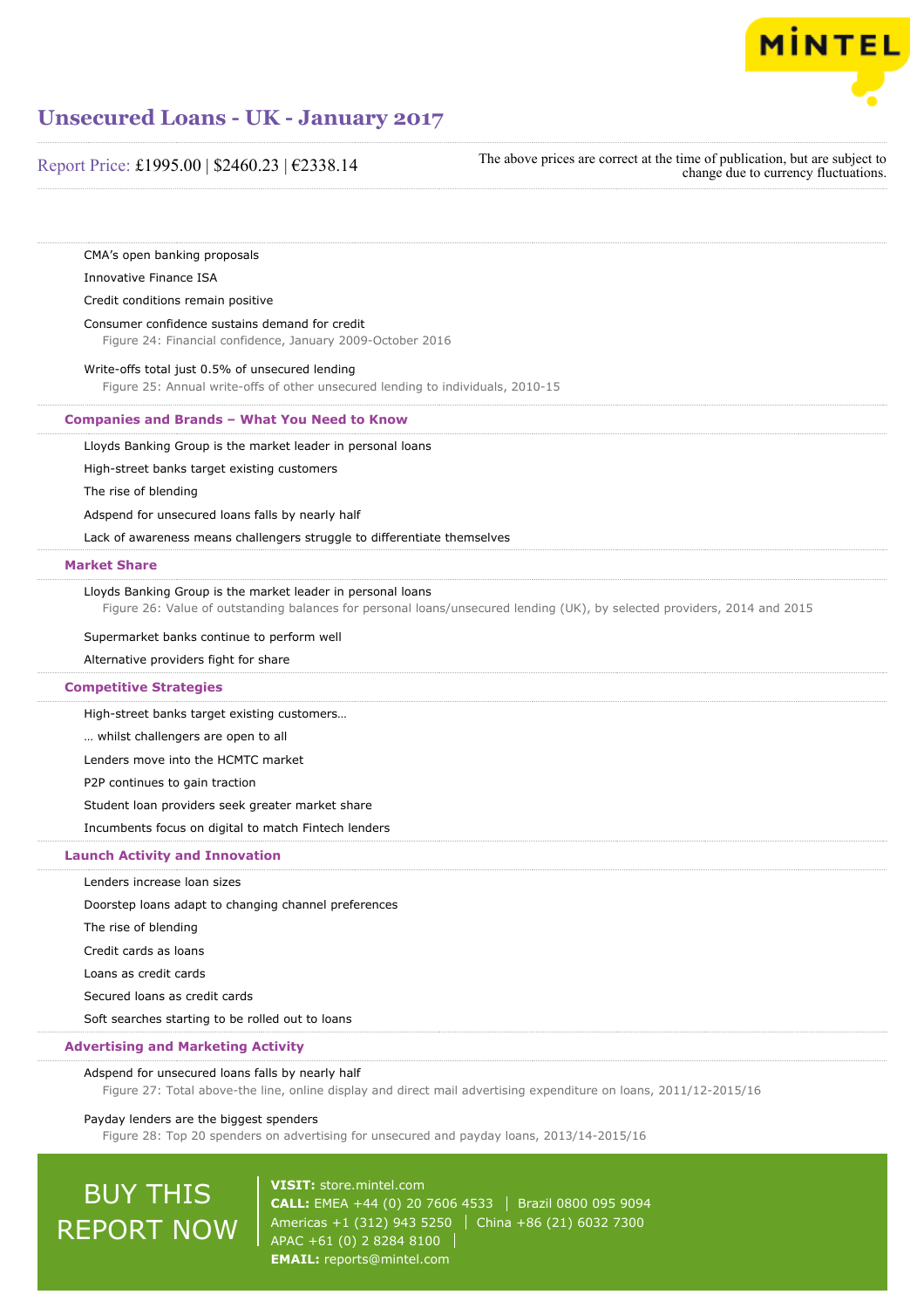

# Report Price: £1995.00 | \$2460.23 | €2338.14

The above prices are correct at the time of publication, but are subject to change due to currency fluctuations.

### TV attracts majority of adspend

Figure 29: Advertising spend for loans, by media type, 2015/16

### Nielsen Ad Intel coverage

# **Brand Research**

## What you need to know

Figure 30: Attitudes towards and usage of selected finance brands, December 2016

### Key brand metrics

Figure 31: Key metrics for selected finance brands, December 2016

# Brand attitudes: Loan specialists recognised for offering something different

Figure 32: Attitudes, by brand, December 2016

# Brand personality: M&S stands out for being exclusive

Figure 33: Brand personality – Macro image, December 2016

High-street providers associated with helpfulness and competency

Figure 34: Brand personality – Micro image, December 2016

# **Brand Analysis**

### Traditional challengers have high levels of awareness

Non-financial services brands influenced by consumer perceptions of other products

Sunny fails to shine

### **The Consumer – What You Need to Know**

One in 10 owe money on a personal loan

People are most likely to have taken a loan with a bank

Flexible features are important when considering a loan

Advertised rates play a big part in decision-making

Protection products need to be repositioned

# **Loan and Credit Product Ownership**

# Two thirds of adults owe money on a loan or credit product

Figure 35: Loan and credit product ownership, October 2015 vs October 2016

# One in 10 owe money on a personal loan

Figure 36: Repertoire of loan and credit product ownership, October 2016

# Higher earners are more likely to owe money on a loan

Figure 37: Ownership of any type of unsecured loan (including car loan/ other car finance plan and personal loan/ other type of loan), October 2016

Credit ownership rises along with socio economic status

Figure 38: Repertoire of loan and credit product ownership, October 2016

### **Type of Personal Loan**

### People are most likely to have taken a loan with a bank

Figure 39: Type of personal loan, October 2016

### Specialist loan providers increase their market share

Figure 40: Type of personal loan, by sources of information, October 2016

# BUY THIS REPORT NOW

**VISIT:** [store.mintel.com](http://reports.mintel.com//display/store/792257/) **CALL:** EMEA +44 (0) 20 7606 4533 | Brazil 0800 095 9094 Americas +1 (312) 943 5250 | China +86 (21) 6032 7300 APAC +61 (0) 2 8284 8100 **EMAIL:** [reports@mintel.com](mailto:reports@mintel.com)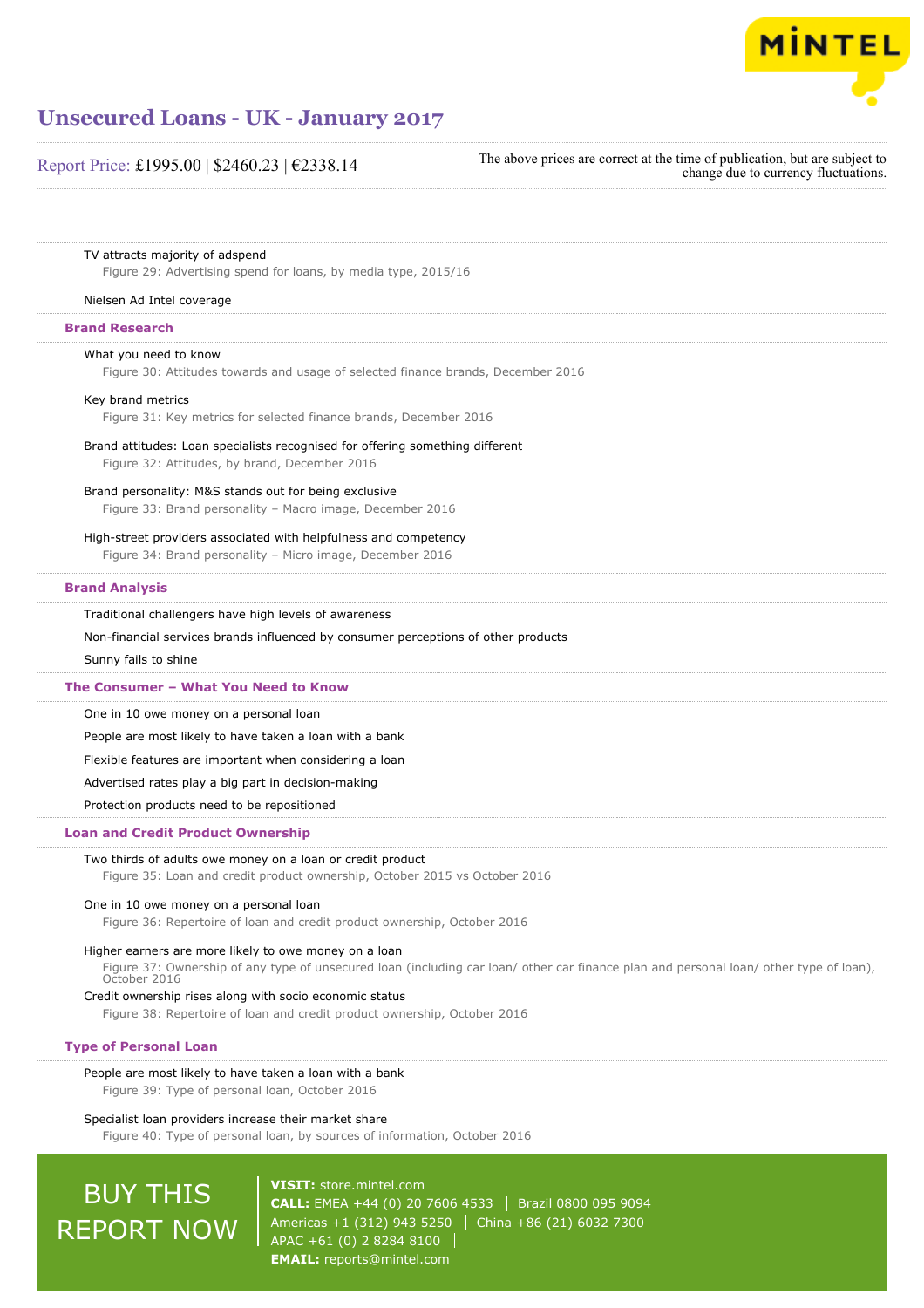

Report Price: £1995.00 | \$2460.23 | €2338.14

The above prices are correct at the time of publication, but are subject to change due to currency fluctuations.

# **Amount Owed on Loan and Credit Products**

### A fifth of credit users owe less than £500

Figure 41: Amount owed on all loans and credit products, October 2016

### Personal loan holders have higher outstanding balances

Figure 42: Loan and credit product ownership, by amount owed, October 2016

## Over-55s tend to have lower outstanding balances

Figure 43: Amount owed on all loans and credit products, October 2016

### **Interest in Loan Features**

Flexible features are important when considering a loan …

Figure 44: Interest in loan features, October 2016

… and consumers want loans to adapt to changes in their finances

### Soft-search checks will dispel concerns over rejections

On-the-go access is not that important for loans

# Added flexibility could attract potential loan users

Figure 45: Interest in loan features, by agreement with the statement 'I prefer to use other credit products (eg credit cards, overdraft) before taking out a loan', October 2016

### **Attitudes towards Interest Rates**

### People recognise the differences between advertised and actual rates

Figure 46: Attitudes towards interest rates, October 2016

### … but they still play a big part in decision-making

Figure 47: Response to the statement 'I look for the best advertised rate when selecting a loan provider', by demographic group, October 2016

### People want to know how they can get the best rates

Confusion means people look elsewhere Figure 48: Agreement with the statement 'It's difficult to understand how to get the best rates', by type of personal loan, October 2016

#### **Attitudes towards Borrowing**

#### Borrowers have an aversion to credit

Figure 49: Attitudes towards borrowing, October 2016

### Protection products need to be repositioned

#### Credit cards pose a challenge for the prime market

Two thirds of loan holders would have preferred to use a different credit product Figure 50: Attitudes towards borrowing, any 'Yes', October 2016

#### Low repayments are key for younger generations

### **Appendix – Data Sources, Abbreviations and Supporting Information**

#### Abbreviations

### Consumer research methodology

#### Methodology

Figure 51: Attitudes towards interest rates – CHAID – Tree output, October 2016

### **Appendix – Market Size and Forecast**

# **BUY THIS** REPORT NOW

**VISIT:** [store.mintel.com](http://reports.mintel.com//display/store/792257/) **CALL:** EMEA +44 (0) 20 7606 4533 | Brazil 0800 095 9094 Americas +1 (312) 943 5250 | China +86 (21) 6032 7300 APAC +61 (0) 2 8284 8100 **EMAIL:** [reports@mintel.com](mailto:reports@mintel.com)